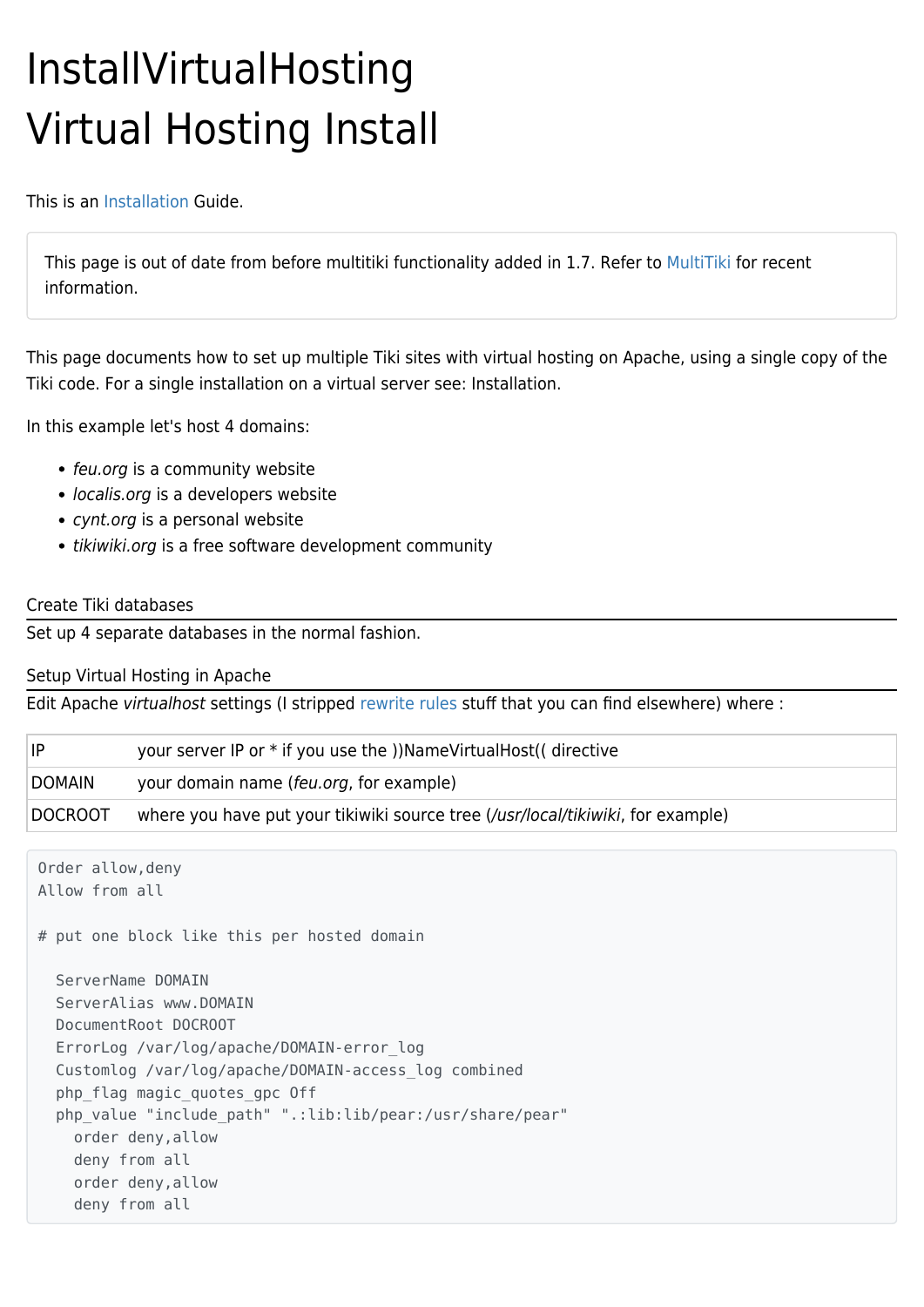```
Create Directories
```
Then create the required directories. The best way to do this is to run the **setup.sh** command with extra parameters. Its usage is

./setup.sh user [group] [rights] [list of virtual host domains]

user and group are those of the Webserver. Our example would look like this:

setup.sh mose www-data 02775 feu localis cynt tiki

Alternatively, you can create the required directories manually like this:

```
mkdir backups/feu
mkdir backups/localis
mkdir backups/cynt
mkdir backups/tiki
mkdir templates_c/feu
mkdir templates_c/localis
mkdir templates_c/cynt
mkdir templates_c/tiki
mkdir modules/cache/feu
mkdir modules/cache/localis
mkdir modules/cache/cynt
mkdir modules/cache/tiki
chown -R www-data:mose template_c modules/cache
```
## Edit Database Configuration

You need to edit the file which contains database/s information (**db/local.php**).

If this is the first time you install tiki on your document root, then the easiest way is to point your browser to the Web address that corresponds to the file tiki-install.php in the Tiki document root you created above.

E.g.<http://localhost/tiki/tiki-install.php>

This will create that file for you through filling some fileds through a web interface

If you have problems you should check InstallTikiUnderSafeMode

Then edit the file **db/local.php** (there are some commented tips in file **db/tiki-db.php**) and put something like this (adapt it to your context):

```
$host_tiki="localhost";
$user_tiki="root";
$pass_tiki="";
if ($ SERVER["HTTP HOST'] == "feu.org") {
       $dbs tiki = 'feu';
        $tikidomain = 'feu';
} elseif ($_SERVER["HTTP_HOST"] == "localis.org") {
        $dbs_tiki = 'localis';
         $tikidomain = 'localis';
\} elseif ($ SERVER["HTTP HOST"] == "cynt.org") {
       \deltadbs tiki = 'cynt';
```